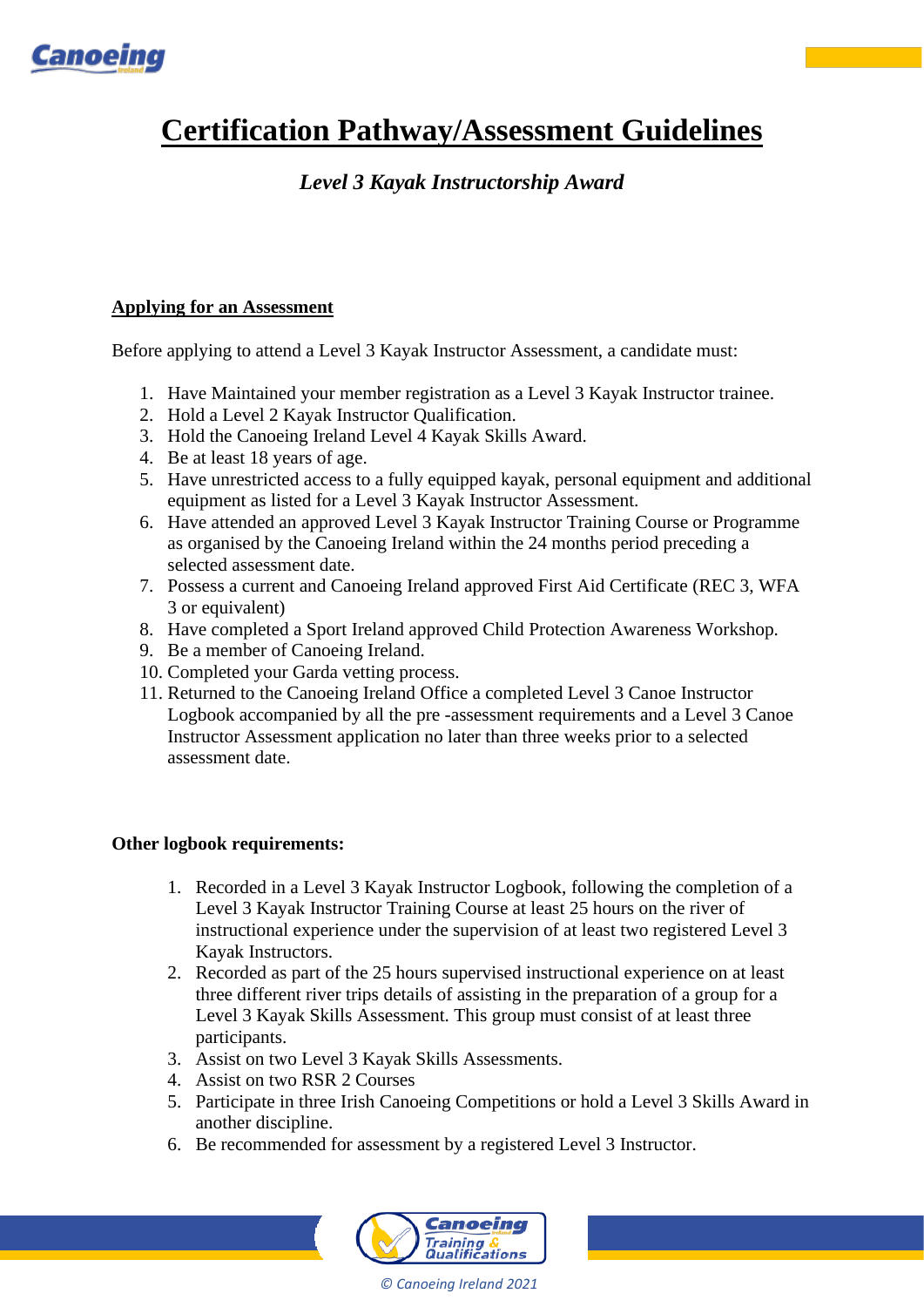

#### **Format of the Assessment**

- 1. During the Level 3 Kayak Instructor Assessment candidates must satisfy the assessors that they are mature, responsible, and competent to instruct, lead and control a group on water of Grade II difficulty. In addition to teaching and personal kayaking ability, candidates must also demonstrate that they are sufficiently mature and responsible to manage a group.
- 2. During the period of the Level 3 Kayak Instructor Assessment personal kayaking skills and application of first aid may be assessed. It would be expected that a candidate would at least have maintained a skills level equivalent to that of the Level 4 Kayak Skills and where possible improved on this.

#### **A candidate will be expected to:**

- 1. Organise and lead an instructional session for beginners or intermediates over the course of a river trip.
- 2. Teach any stroke, technique or rescue applicable to water up to and including Grade II difficulty as outlined in the Level 3 Kayak Skills Award demonstrate effective group control, group rapport, and instructional ability.
- 3. Prepare a self-appraisal of the lesson plan water session for the Assessor.
- 4. Demonstrate techniques and skills as required by the Level 4 Kayak Skills Award if requested to do so.
- 5. Demonstrate an ability to carry out the following rescues efficiently and effectively Self Rescue, X and/or Assisted-X Rescue, All-in-Rescue, Unconscious Casualty, and Eskimo Rescue
- 6. Demonstrate an ability to roll competently in moving water without any prior setup.
- 7. Demonstrate an effective method of towing an empty kayak, a kayak with a participant who has a minor injury or illness and a kayak with a participant who has a major injury or illness.
- 8. Present a suitable kayak correctly fitted out for instruction along with other appropriate personal equipment (See Level 3 Kayak Instructor List of Equipment). It would be expected that a candidate's equipment would be of a standard consistent with the responsibilities likely to be encountered by a Level 3 Kayak Instructor. Examination of equipment will form part of the overall assessment.
- 9. Demonstrate effective group control, group rapport and instructional ability.
- 10. Demonstrate a thorough knowledge of First Aid in the canoeing environment as well as a thorough working knowledge of the cause, effect and treatment of Shock, Hypothermia, EAR, CPR, and the treatment of an unconscious casualty.
- 11. Answer questions on aspects of canoeing covered during a Level 3 Kayak Instructor Training Course
- 12. Attend an interview at which a self-appraisal is presented.



*© Canoeing Ireland 2021*